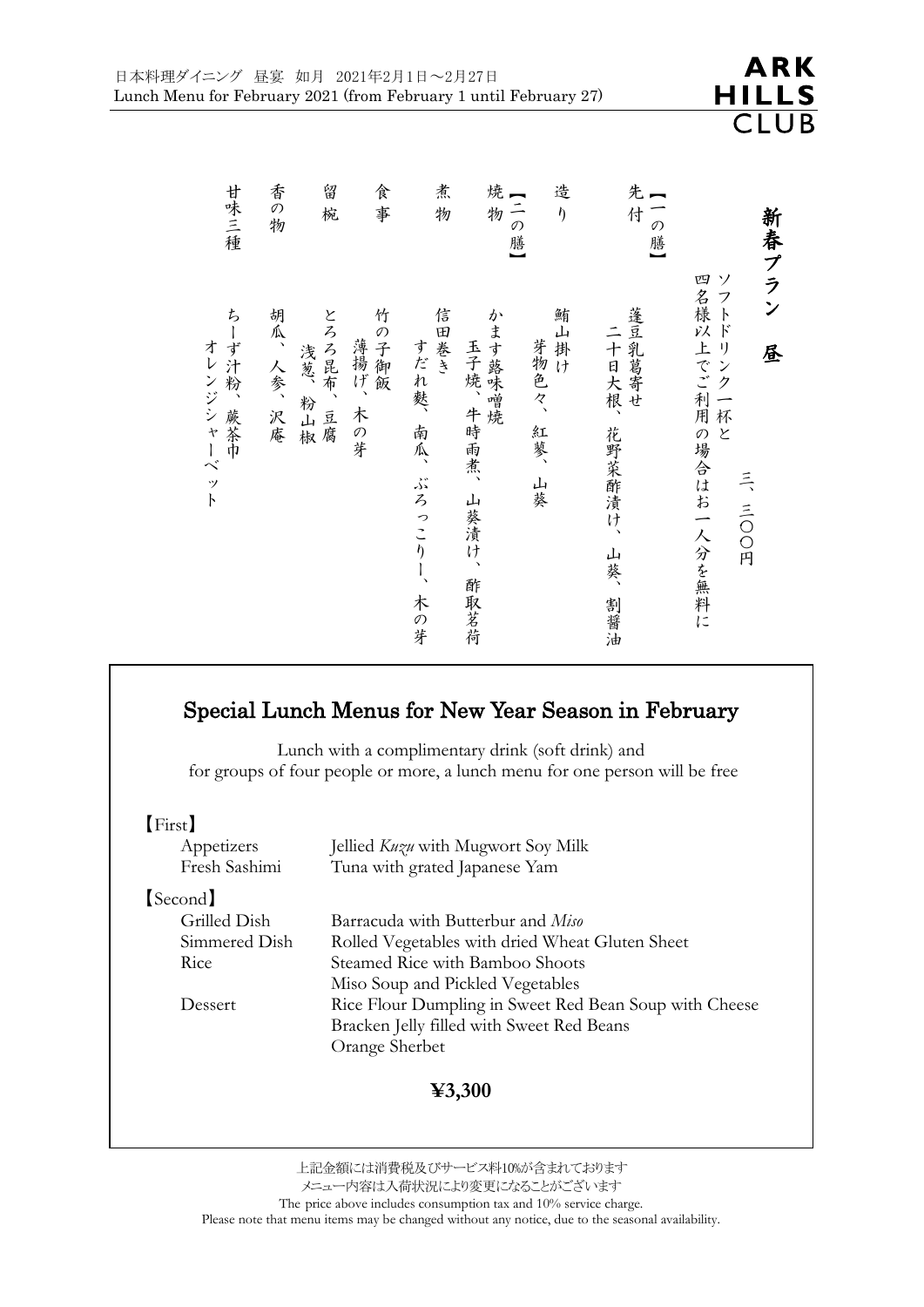|                                                      | 廿<br>味  | 食<br>事                                                                                                                |                                                                                                                                                                             | 蒸し物<br>主<br>菜                                                  | 造り<br>旬<br>菜                                         | 先<br>付                              |                                     |
|------------------------------------------------------|---------|-----------------------------------------------------------------------------------------------------------------------|-----------------------------------------------------------------------------------------------------------------------------------------------------------------------------|----------------------------------------------------------------|------------------------------------------------------|-------------------------------------|-------------------------------------|
| ・オレンジシャーベッ<br>季節のフ<br>ルーツ<br>十五〇〇円<br>$\overline{b}$ | お選びください | お選びください<br>石<br>能登丼 +-<br>川県産こし<br>(煎り胡麻、がり、紅蓼、山葵) 青利烏賊、玉子焼、海苔、大葉<br>十五〇〇円<br>ぼたん海老、いくら<br>ひか<br>留椀、<br>$\eta$<br>香の物 | ・豆腐かつ煮<br>本日<br>天ぷら(めご<br>旬の<br>お造り三点盛り<br>の魚料<br>埋<br>ち<br>海老<br>野菜)<br>$^{+}$<br>$^{+}$<br>五五五<br>$\bigcirc$<br>$\bigcirc$<br>$\overline{O}$<br>$\bigcirc$<br>円<br>円<br>円 | ずわ<br>お選<br>びください<br>ずわい蟹、椎茸、百合根<br>い蟹茶碗蒸し<br>三つ葉、<br>柚子、銀あん掛け | 芽ひじき田舎煮<br>鮪山掛け<br>芽ひじき、人参、椎茸、<br>芽物色々<br>油揚げ、<br>浅葱 | 蓬豆乳葛寄せ<br>二十日大根、花野菜酢漬け<br>山葵<br>割醤油 | お昼ご飯膳<br>主菜と食事をお選びいただけます<br>ニ、三〇〇円〜 |

#### Special Lunch Set

| Appetizers    | Jellied Kuzu with Mugwort Soy Milk                  |  |
|---------------|-----------------------------------------------------|--|
| Seasonal Dish | Simmered Hijiki Seaweed                             |  |
| Fresh Sashimi | Tuna with Grated Yam                                |  |
| Steamed Dish  | Steamed Egg Custard with Snow Crab                  |  |
| Main Dish     | Choice of                                           |  |
|               | • Deep-fried $Tofu$ and Minced Pork with Egg        |  |
|               | • Today's Fish $+$ ¥500                             |  |
|               | • Flathead Fish, Glass Shrimp and                   |  |
|               | Mix Vegetable $Tempura + \yen 500$                  |  |
|               | • Three Kinds of Seasonal Fresh Sashimi +¥500       |  |
|               | $\mathcal{K}$ For each additional main $+\xi$ 1,000 |  |
| Rice          | Choice of                                           |  |
|               | • "Koshihikari" Steamed Rice from Ishikawa          |  |
|               | • Yellowtail, Spot Prawn, Salmon Roe                |  |
|               | and Squid Rice Bowl $+4500$                         |  |
|               | and Miso Soup, Pickled Vegetables                   |  |
| Dessert       | Choice of                                           |  |
|               | • Orange Sherbet                                    |  |
|               | • Seasonal Fruits +¥500                             |  |
|               | $\mathbf{\mathbf{\mathbf{\mathbf{4}}}2,300}$ $\sim$ |  |

日本料理ダイニングでは、石川県産こしひかりを使用しております メニュー内容は入荷状況により変更になることがございます 料金には消費税と10%のサービス料を加算させていただきます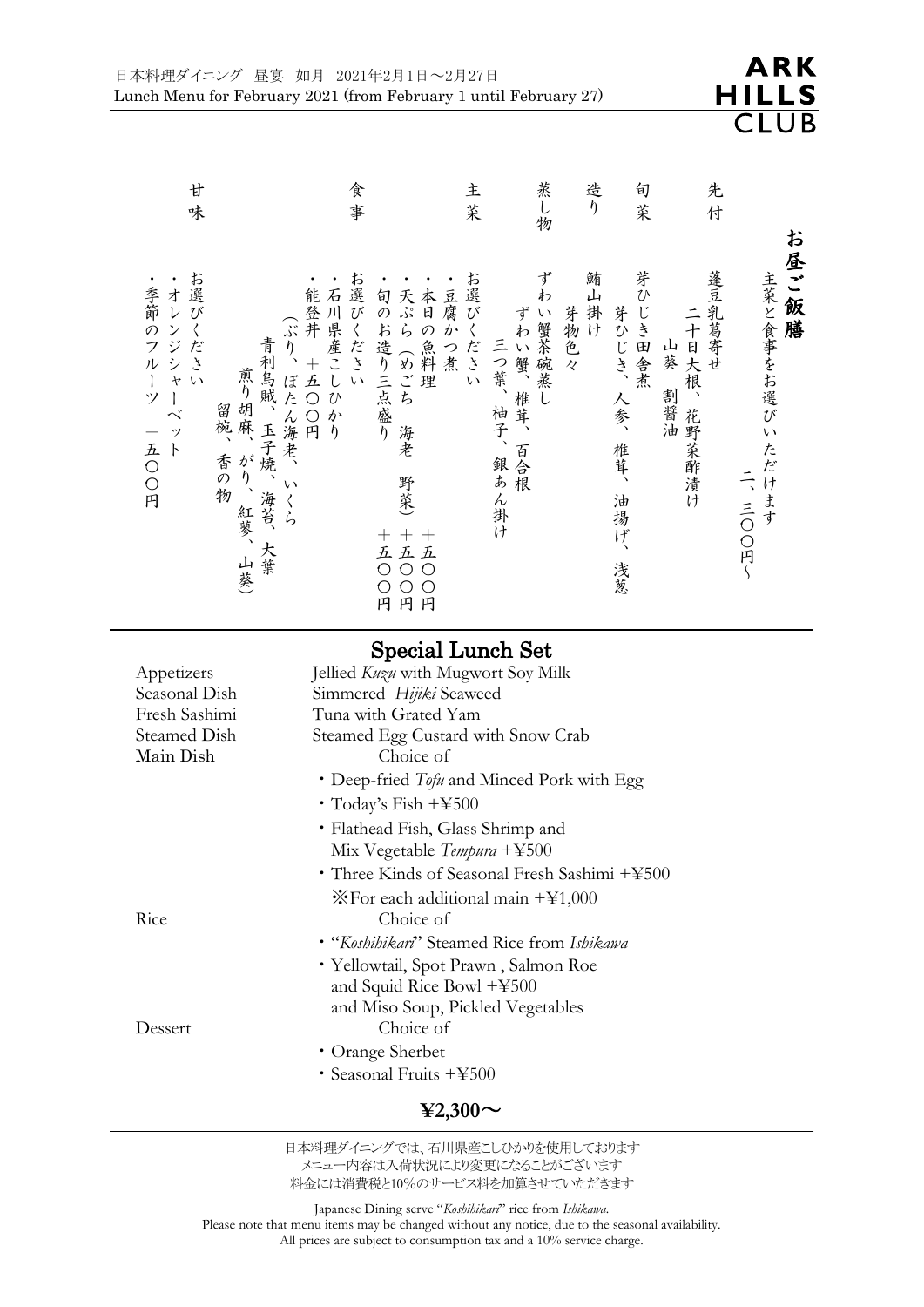・ 季 節 の フ ル ー ツ

 $\boldsymbol{+}$ 五  $\bigcirc$  $\bigcirc$ 円

| 甘味                            | 香の物          | 食事                                                                                                               | 蕎<br>麦  | 天婦羅                                                               | 蒸し物                                             | 造<br>$\eta$ | 旬<br>菜                                   | 先<br>付                               |                 |
|-------------------------------|--------------|------------------------------------------------------------------------------------------------------------------|---------|-------------------------------------------------------------------|-------------------------------------------------|-------------|------------------------------------------|--------------------------------------|-----------------|
| お選びください<br>オ<br>レンジシャーベ<br>ット | 胡瓜、沢庵、<br>人参 | 竹の子御飯、<br>盛り蕎麦<br>肉汁蕎麦(つけ蕎麦)<br>薬味(刻み葱、<br>豚ばら肉、<br>煎り胡麻、蕎麦出汁<br>薄揚げ、木の芽<br>笹打ち葱、<br>海苔、<br>山葵<br>七味唐辛子<br>+五〇〇円 | お選びください | 追加承ります<br>めごち、海老、南瓜、蕗の薹、<br>富士卸し、<br>+五〇〇円<br>レモン、<br>塩、天出汁<br>青唐 | ずわい蟹茶碗蒸し<br>ずわい蟹、椎茸、<br>三つ葉、<br>柚子、銀あん掛け<br>百合根 | 鮪山掛け、芽物色々   | 芽ひじき田舎煮<br>芽ひじき、人参、<br>椎茸、<br>油揚げ、<br>浅葱 | 蓬豆乳葛寄せ<br>二十日大根、花野菜酢漬け、<br>山葵、<br>割醤 | そば御膳<br>l、三〇〇円~ |

## Soba Noodle Plate

| Appetizers<br>Seasonal Dish<br>Fresh Sashimi<br>Steamed Dish | Jellied <i>Kuzu</i> with Mugwort Soy Milk<br>Simmered Hijiki Seaweed<br>Tuna with Grated Yam<br>Steamed Egg Custard with Snow Crab |
|--------------------------------------------------------------|------------------------------------------------------------------------------------------------------------------------------------|
| Deep-fried Dish                                              | Additional order<br>Flathead Fish, Glass Shrimp and Mix Vegetable Tempura +¥500                                                    |
| Noodles                                                      | Choice of<br>• <i>Soba</i> Buckwheat Noodles<br>• <i>Soba</i> Buckwheat Noodles with Pork Rib Dipping Sauce +¥500                  |
| Rice                                                         | Steamed Rice with Bamboo Shoots<br>and Pickled Vegetables                                                                          |
| Dessert                                                      | Choice of<br>• Orange Sherbet<br>• Seasonal Fruits $+4500$                                                                         |

#### **¥2,300**~

日本料理ダイニングでは、石川県産こしひかりを使用しております メニュー内容は入荷状況により変更になることがございます 料金には消費税と10%のサービス料を加算させていただきます

Japanese Dining serve "*Koshihikari*" rice from *Ishikawa.* Please note that menu items may be changed without any notice, due to the seasonal availability. All prices are subject to consumption tax and a 10% service charge.

**ARK** 

油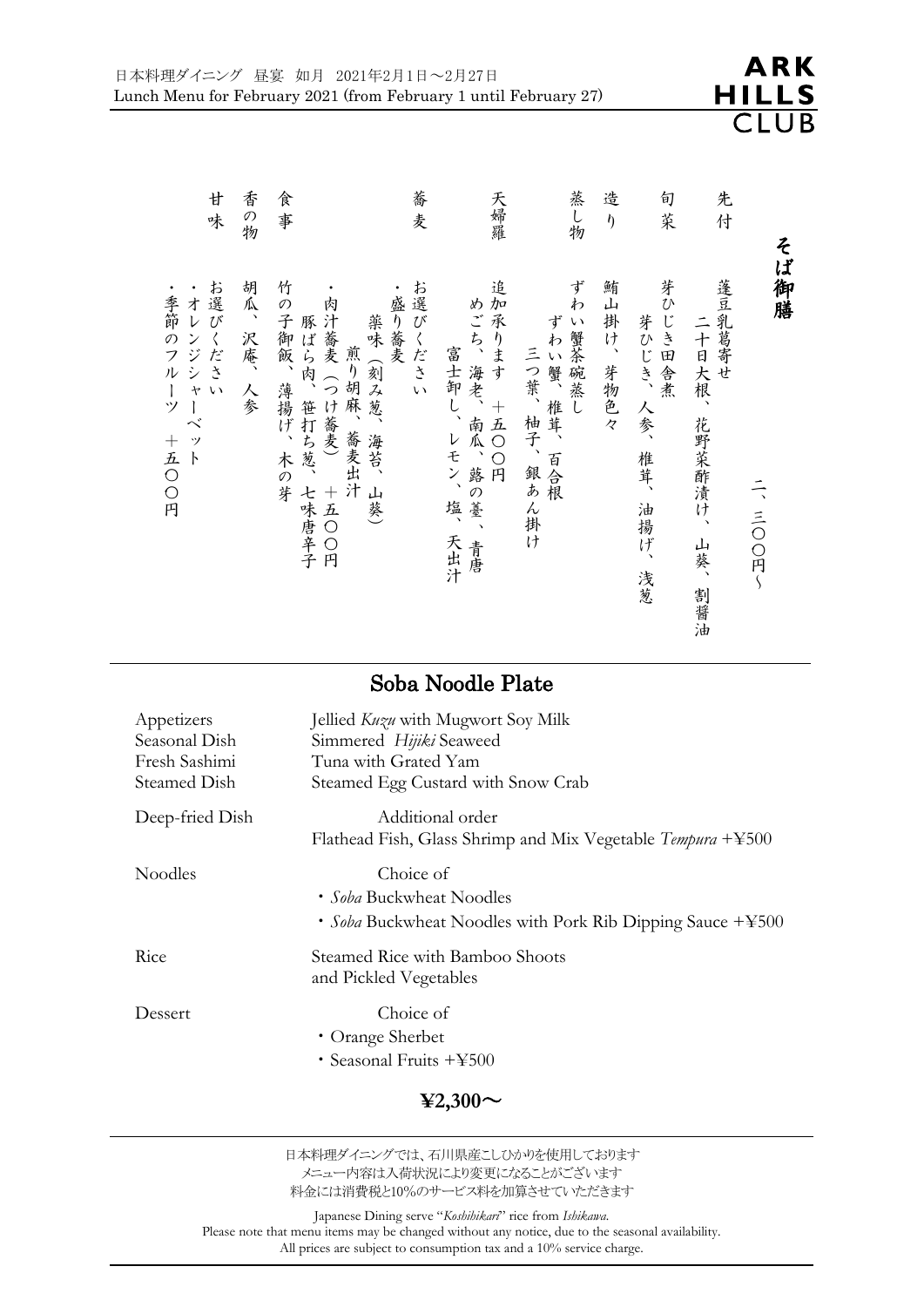| 廿<br>味                                                                                                                                                                      | 香の物              | 留<br>椀                         | 食事        | 主<br>茱 | 蒸し物                                                      | 造<br>$\eta$              | 旬<br>菜                                       | 先<br>付                                   |                                                  |
|-----------------------------------------------------------------------------------------------------------------------------------------------------------------------------|------------------|--------------------------------|-----------|--------|----------------------------------------------------------|--------------------------|----------------------------------------------|------------------------------------------|--------------------------------------------------|
| お選びください<br>$\bullet$<br>季節のフ<br>オレン<br>ジシ<br>$\nu$<br>$\mathbf{I}$<br>$\ddot{\tau}$<br>$\begin{array}{c} \hline \end{array}$<br>ッ<br>$\sim$<br>十五〇〇円<br>ッ<br>$\overline{b}$ | 胡瓜、<br>沢庵、<br>人参 | とろろ昆布、<br>豆腐、<br>浅葱<br>粉山<br>椒 | 石川県産こしひかり | 本日の魚料理 | ずわ<br>い蟹茶碗蒸し<br>ずわい蟹、椎茸、<br>三つ葉、<br>、柚子、<br>百合根<br>銀あん掛け | 鮪<br>山<br>掛<br>芽物色々<br>计 | 芽ひじき田舎煮<br>芽ひじき、<br>人参、<br>椎茸、<br>油揚げ、<br>浅葱 | 蓬豆乳葛寄せ<br>二十日大根、<br>山葵、<br>割醤油<br>花野菜酢漬け | おすすめ魚料<br>理<br>膳<br>$\frac{1}{\sqrt{2}}$<br>八〇〇円 |

## Recommended Lunch Today's Fish Plate

| Appetizers    | Jellied <i>Kuzu</i> with Mugwort Soy Milk                                                    |
|---------------|----------------------------------------------------------------------------------------------|
| Seasonal Dish | Simmered Hijiki Seaweed                                                                      |
| Fresh Sashimi | Tuna with Grated Yam                                                                         |
| Steamed Dish  | Steamed Egg Custard with Snow Crab                                                           |
| Main Dish     | Today's Fish                                                                                 |
| Rice          | <i>"Koshihikari</i> " Steamed Rice from <i>Ishikawa</i><br>and Miso Soup, Pickled Vegetables |
| Dessert       | Choice of<br>• Orange Sherbet<br>• Seasonal Fruits $+\frac{1}{2}500$                         |
|               |                                                                                              |

#### **¥2,800**

日本料理ダイニングでは、石川県産こしひかりを使用しております メニュー内容は入荷状況により変更になることがございます 料金には消費税と10%のサービス料を加算させていただきます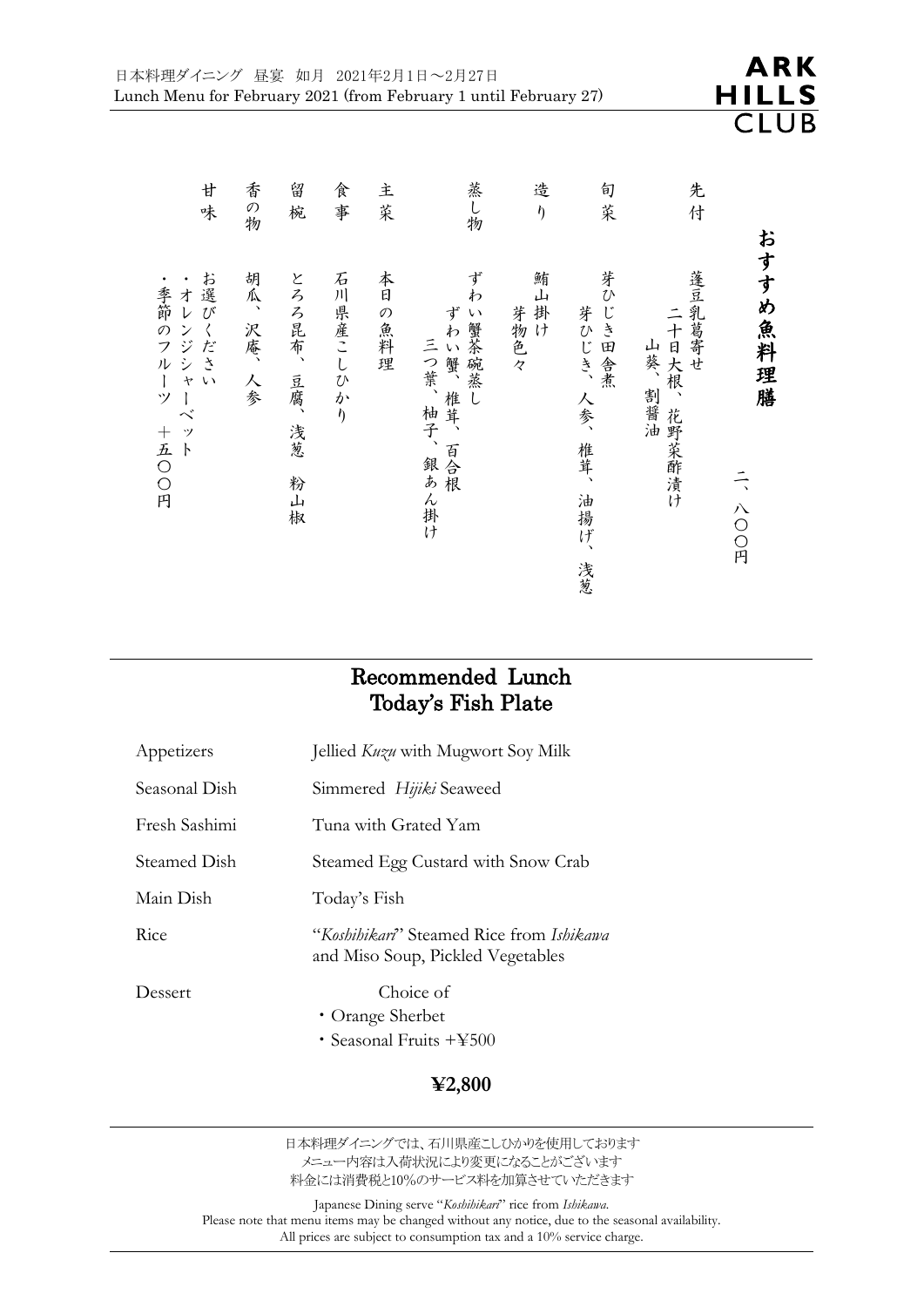| 甘味                                                               | 香の物          | 食事                | 酢の物                                                    | 揚<br>物                         | 煮<br>物                                | (松花堂)<br>焼物                              | お造り        | お<br>椀                          | 先<br>付                                |                |
|------------------------------------------------------------------|--------------|-------------------|--------------------------------------------------------|--------------------------------|---------------------------------------|------------------------------------------|------------|---------------------------------|---------------------------------------|----------------|
| お選びください<br>オレンジシャーベッ<br>季節のフ<br>ルー<br>ッ<br>十五〇〇円<br>$\mathbf{A}$ | 胡瓜、沢庵、<br>人参 | 竹の子御飯、薄揚げ、<br>木の芽 | 白魚酒塩炊き<br>蛇腹胡瓜、<br>土佐酢ゼリー掛け<br>京禅麩、若布、<br>みにとまと、<br>生姜 | ――青唐、赤南蛮、レモン、胡椒塩・鳥賊とじゃが芋のパン粉揚げ | 信<br>田巻き<br>すだれ麩、南瓜<br>ぶろっこりー、<br>木の芽 | 「玉子焼、牛;かます蕗味噌焼<br>牛時雨煮、<br>山葵漬け、<br>酢取茗荷 | お造り二種、芽物色々 | おこげ<br>聖護院大根、しめじ、梅麩<br>芹、生姜、鶏出汁 | 菜の花辛子浸し<br>菜の花、青菜<br>いくら、辛子醤油、<br>糸賀喜 | 如月弁当<br>三、五〇〇円 |

# Seasonal Bento Box

| Appetizer         | Boiled Rape Flower with Japanese Mustard Soy Sauce                                                                    |
|-------------------|-----------------------------------------------------------------------------------------------------------------------|
| Clear Soup        | Chicken Stock with deep-fried Rice, Daikon Radish,<br>Shimeji Mushroom, Wheat Gluten and Japanese Parsley             |
| Fresh Sashimi     | Two kinds of Today's Fish                                                                                             |
| Grilled Dish      | Barracuda with Butterbur and Miso                                                                                     |
| Simmered Dish     | Rolled Vegetables with dried Wheat Gluten Sheet                                                                       |
| Deep-fried Dish   | Squid and Potato                                                                                                      |
| Dish with Vinegar | Simmered Whitebait with <i>Sake</i> , Cucumber, Wheat Gluten<br>Seaweed, Cherry Tomato with <i>Tosa</i> Vinegar Sauce |
| Rice              | Steamed Rice with Bamboo Shoots<br>and Pickled Vegetables                                                             |
| Dessert           | Choice of                                                                                                             |
|                   | • Orange Sherbet                                                                                                      |
|                   | • Seasonal Fruits +¥500                                                                                               |

### **¥3,500**

日本料理ダイニングでは、石川県産こしひかりを使用しております メニュー内容は入荷状況により変更になることがございます 料金には消費税と10%のサービス料を加算させていただきます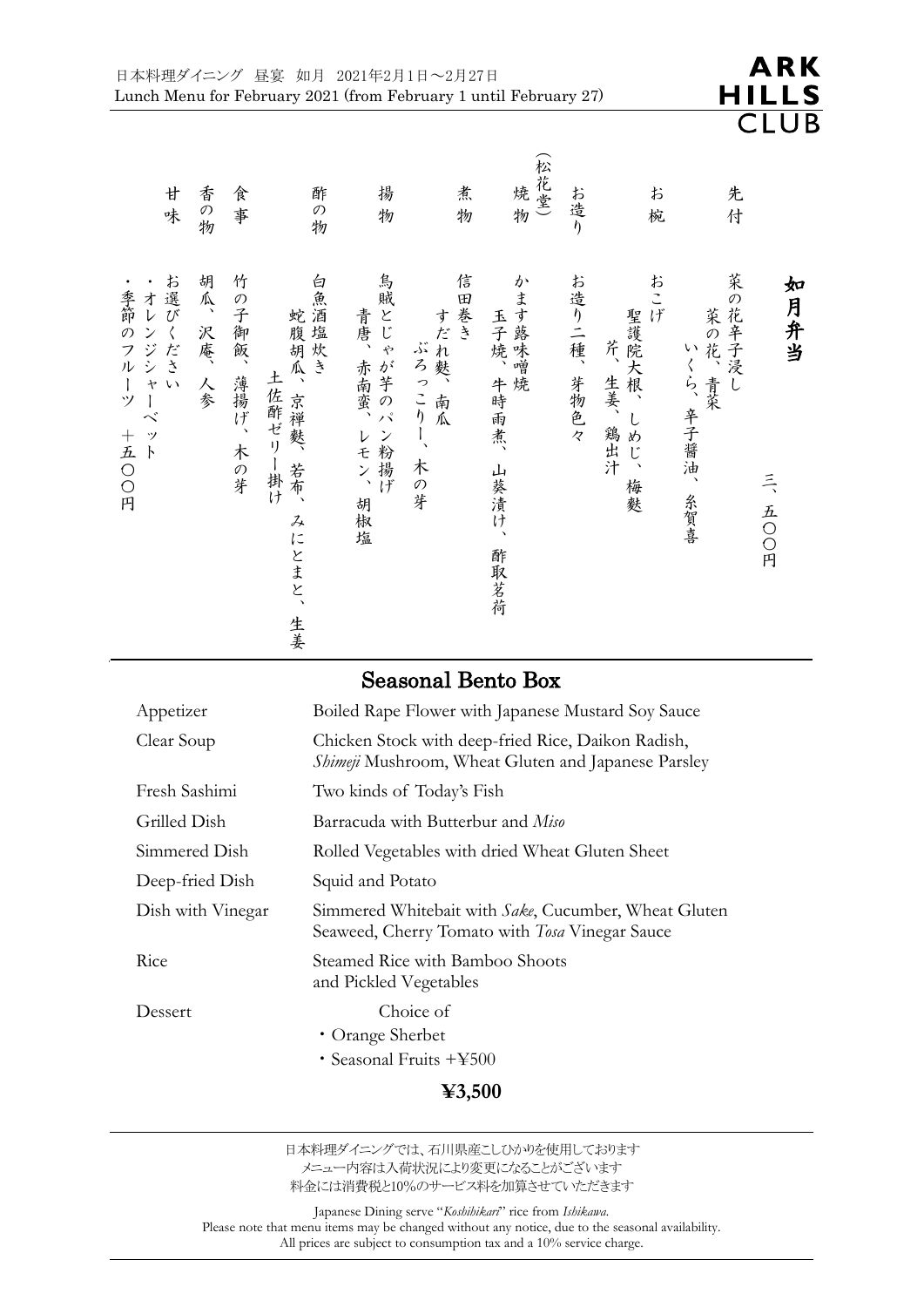| 香の物<br>留<br>食事<br>椀                                        | 【三の膳】<br>ステーキ                                                       | の膳】<br>中皿<br>天婦羅                                                      | の膳】<br>先付<br>造り                                                   |                        |
|------------------------------------------------------------|---------------------------------------------------------------------|-----------------------------------------------------------------------|-------------------------------------------------------------------|------------------------|
| 石川県産こしひかり<br>胡瓜、人参、沢庵、<br>とろろ昆布、<br>豆腐、<br>昆布<br>浅葱<br>粉山椒 | 黒毛和牛フィレステーキ (一〇〇g)<br>焼野菜添え<br>五郎島金時芋、えりんぎ茸<br>ぶろっこりー 、<br>山葵、ぽん酢卸し | 季節の彩り野菜<br>めごち、<br>南瓜、蕗の薹、<br>海老<br>富士卸し、<br>青唐、富士卸し<br>レモン、塩、<br>天出汁 | 蓬豆乳葛寄せ<br>お造り二種盛り<br>芽物色々、<br>二十日大根、花野菜酢漬け<br>山葵、割醤油<br>紅蓼、<br>山葵 | 黒毛和牛フィレステーキ膳<br>八、○○○円 |

## Japanese Beef Fillet Steak Plate

| (First)  | Appetizers<br>Fresh Sashimi | Jellied <i>Kuzu</i> with Mugwort Soy Milk<br>Two kinds of Fish                              |
|----------|-----------------------------|---------------------------------------------------------------------------------------------|
| [Second] |                             |                                                                                             |
|          |                             | Deep-fried Dish Assorted Tempura                                                            |
|          |                             | Flathead Fish, Shrimp and Mix Vegetable Tempura                                             |
|          | Salad                       | Seasonal Vegetables                                                                         |
| [Third]  |                             |                                                                                             |
|          | Steak                       | Japanese Beef Fillet and Vegetables                                                         |
|          | Rice                        | <i>"Koshihikari</i> " Steamed Rice from <i>Ishikawa</i><br>Miso Soup and Pickled Vegetables |

#### **¥8,000**

日本料理ダイニングでは、石川県産こしひかりを使用しております メニュー内容は入荷状況により変更になることがございます 料金には消費税と10%のサービス料を加算させていただきます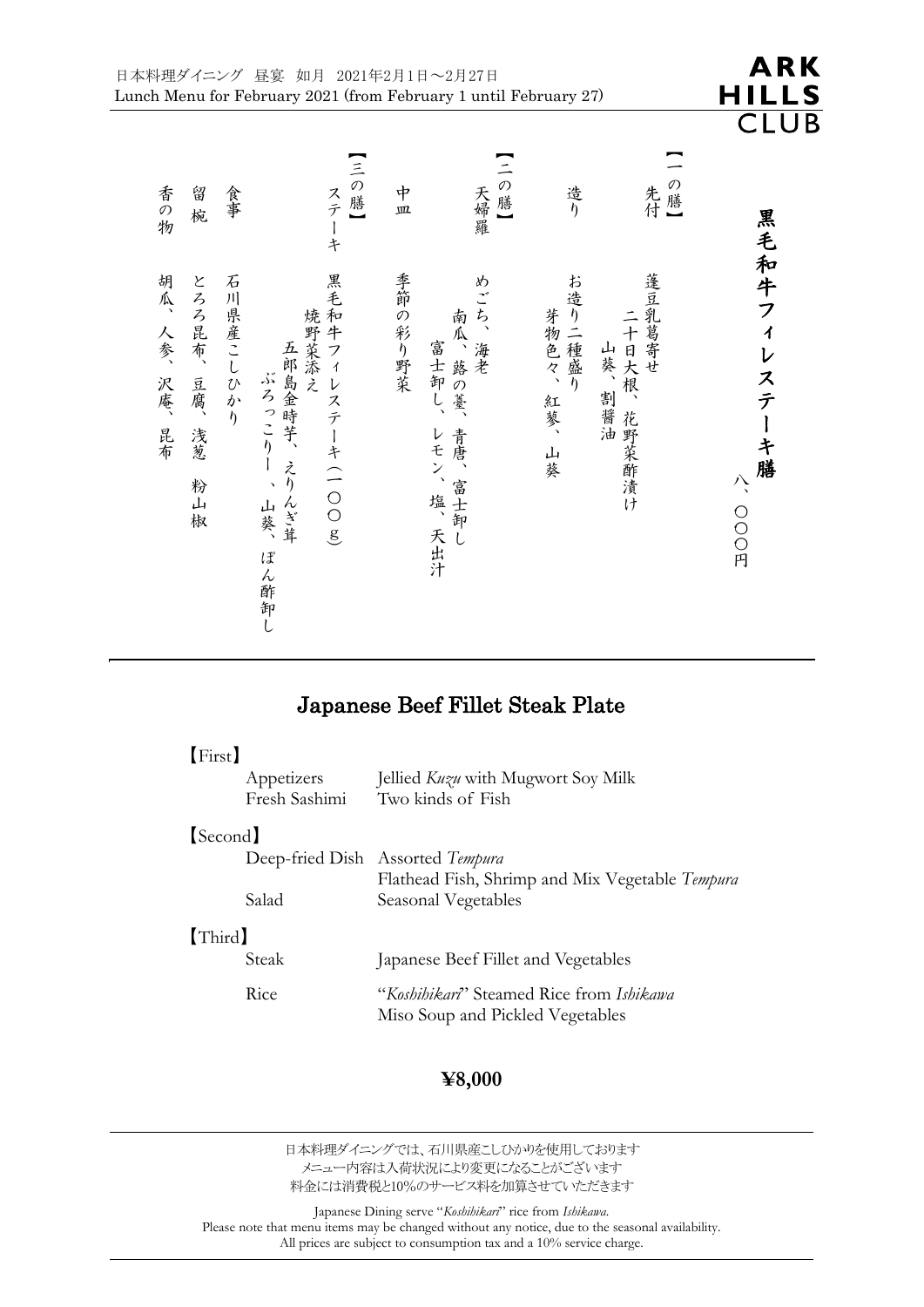| 廿<br>味 | 食<br>事                       | 主<br>茱   | 煮<br>物                                                   | 焼<br>物                         | 造<br>$\eta$     | 前                                                                                                                                            | 菜                         |
|--------|------------------------------|----------|----------------------------------------------------------|--------------------------------|-----------------|----------------------------------------------------------------------------------------------------------------------------------------------|---------------------------|
| 黑糖馒头   | きつ<br>ねうどん<br>油揚げ、笹打ち葱、七味唐辛子 | ずわ<br>い蟹 | 信<br>田巻き<br>すだれ麩、<br>ぶろっこり<br>南瓜<br>$\frac{1}{2}$<br>木の芽 | 糸より鯛うぐいす焼<br>たらの芽白扇揚げ、<br>酢取茗荷 | お造り三点盛り<br>芽物色々 | ・菜の花辛子浸し<br>飯蛸湯葉白掛け<br>菜の花、青菜、<br>飯蛸旨煮、蕪、<br>芽きゃべつ、<br>せ<br>$\overline{L}$<br>花野菜酢漬け、<br>京禅麩、蒟蒻<br>いくら、<br>白和え<br>辛子醤油、<br>山葵、<br>糸賀喜<br>割醤油 | 吟<br>蓬豆乳葛寄<br>味<br>O、OOO円 |

### GINMI

| Appetizers     | • Jellied <i>Kuzu</i> with Mugwort Soy Milk<br>• Boiled Rape Flower with Japanese Mustard Soy Sauce<br>• Webfoot Octopus dressed with Soy-milk Skin |
|----------------|-----------------------------------------------------------------------------------------------------------------------------------------------------|
| Fresh Sashimi  | Three Kinds of Fresh Sashimi                                                                                                                        |
| Grilled Dish   | Golden Threadfin Bream with Green Peas Sauce                                                                                                        |
| Simmered Dish  | Rolled Vegetables with dried Wheat Gluten Sheet                                                                                                     |
| Main Dish      | Snow Crab                                                                                                                                           |
| <b>Noodles</b> | Udon with Deep-fried Tofu                                                                                                                           |
| Dessert        | Steamed Brown Sugar Bun with Sweet Red Bean Paste                                                                                                   |

### **¥10,000**

上記金額には消費税及びサービス料10%が含まれております メニュー内容は入荷状況により変更になることがございます The price above includes consumption tax and 10% service charge. Please note that menu items may be changed without any notice, due to the seasonal availability.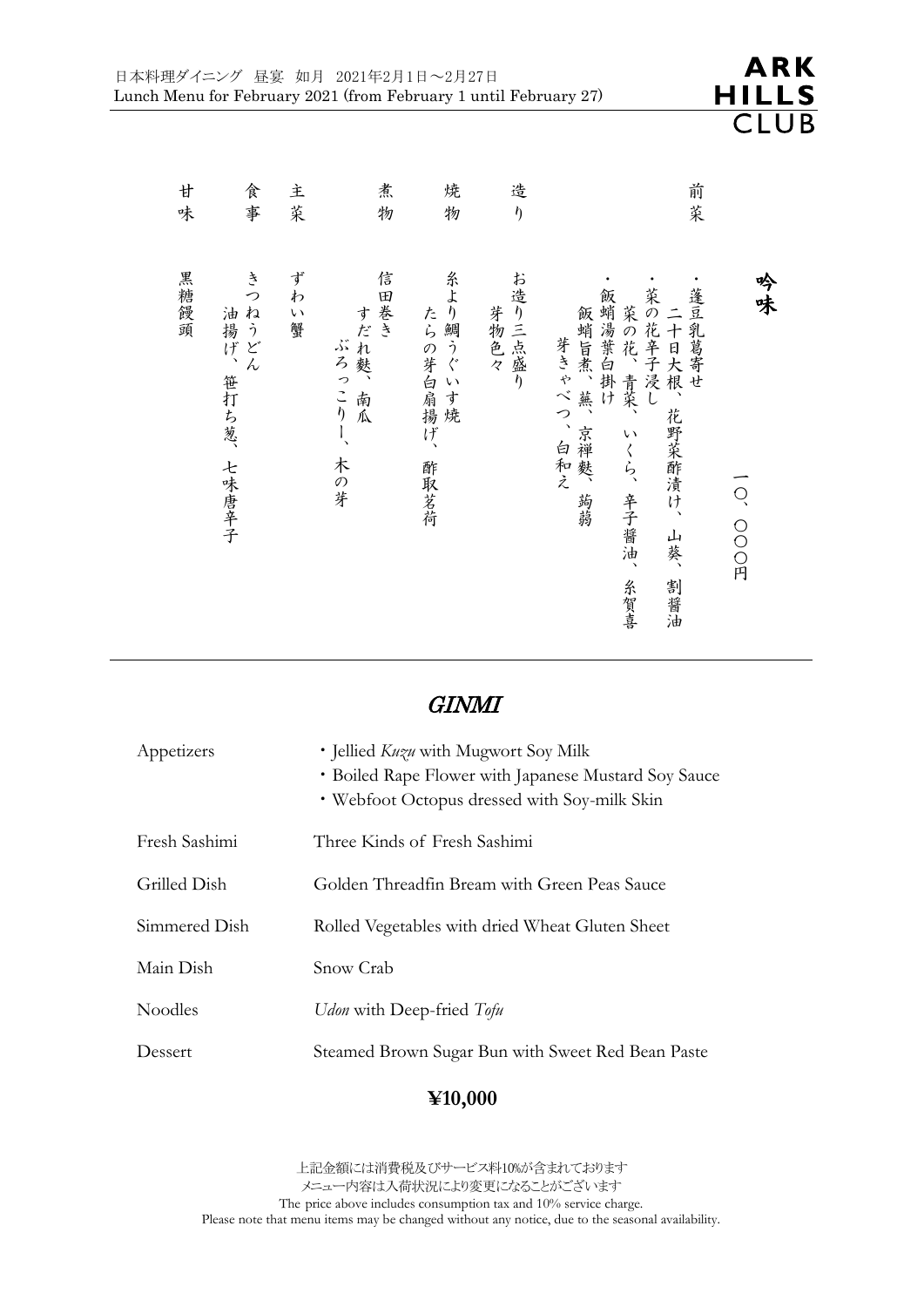※前日までにご予約をお願い致します

\*Please note that reservation is required by the day before.

| 甘味三種                                                                | 香の物<br>留<br>椀                          | 食事                                                    | 煮<br>物                                 | 焼<br>物                    | 造<br>$\eta$       | お<br>椀                |                                     | 前菜                                 |                                             |
|---------------------------------------------------------------------|----------------------------------------|-------------------------------------------------------|----------------------------------------|---------------------------|-------------------|-----------------------|-------------------------------------|------------------------------------|---------------------------------------------|
| $t_{\rm{5}}$<br>ーず汁粉、蕨茶巾<br>オレンジシャーベッ<br>コーヒー又は紅茶<br>$\overline{b}$ | 胡瓜、人参、<br>とろろ昆布、<br>浅葱、粉山椒<br>沢庵<br>豆腐 | 竹の子御飯<br>薄揚げ、<br>ぶろっこり<br>木の芽<br>$\frac{1}{2}$<br>木の芽 | 信田巻き、すだれ麩、南瓜<br>玉子焼、牛時雨煮、山葵漬け、<br>酢取茗荷 | かます蕗味噌焼<br>芽物色々、紅蓼、<br>山葵 | お造り三種盛り<br>生姜 鶏出汁 | おこげ<br>聖護院大根、しめじ、梅麩、芹 | ずわい蟹湯葉白掛け<br>ずわい蟹、蕪、京禅麩、蒟蒻<br>芽きゃべつ | ・蓬豆乳葛寄せ<br>二十日大根、花野菜酢漬け、山葵、<br>割醤油 | レディース懐石<br>お好みの食前酒またはソフトドリンクとご一緒に<br>五、〇〇〇円 |

# Ladies Lunch

| <b>Aperitif or Soft Drink</b> |                                                            |  |  |  |
|-------------------------------|------------------------------------------------------------|--|--|--|
| Appetizers                    | • Jellied <i>Kuzu</i> with Mugwort Soy Milk                |  |  |  |
|                               | • Snow Crab dressed with Soy-milk Skin                     |  |  |  |
| Clear Soup                    | Chicken Stock with deep-fried Rice, Daikon Radish,         |  |  |  |
|                               | <i>Shimeji</i> Mushroom, Wheat Gluten and Japanese Parsley |  |  |  |
| Fresh Sashimi                 | Three kinds of Fish                                        |  |  |  |
| Grilled Dish                  | Barracuda with Butterbur and <i>Miso</i>                   |  |  |  |
| Simmered Dish                 | Rolled Vegetables with dried Wheat Gluten Sheet            |  |  |  |
| Rice                          | Steamed Rice with Bamboo Shoots                            |  |  |  |
|                               | Miso Soup and Pickled Vegetables                           |  |  |  |
| Dessert                       | Rice Flour Dumpling in Sweet Red Bean Soup with Cheese     |  |  |  |
|                               | Bracken Jelly filled with Sweet Red Beans                  |  |  |  |
|                               | Orange Sherbet                                             |  |  |  |
| Coffee or Tea                 |                                                            |  |  |  |
|                               |                                                            |  |  |  |

# **¥5,000**